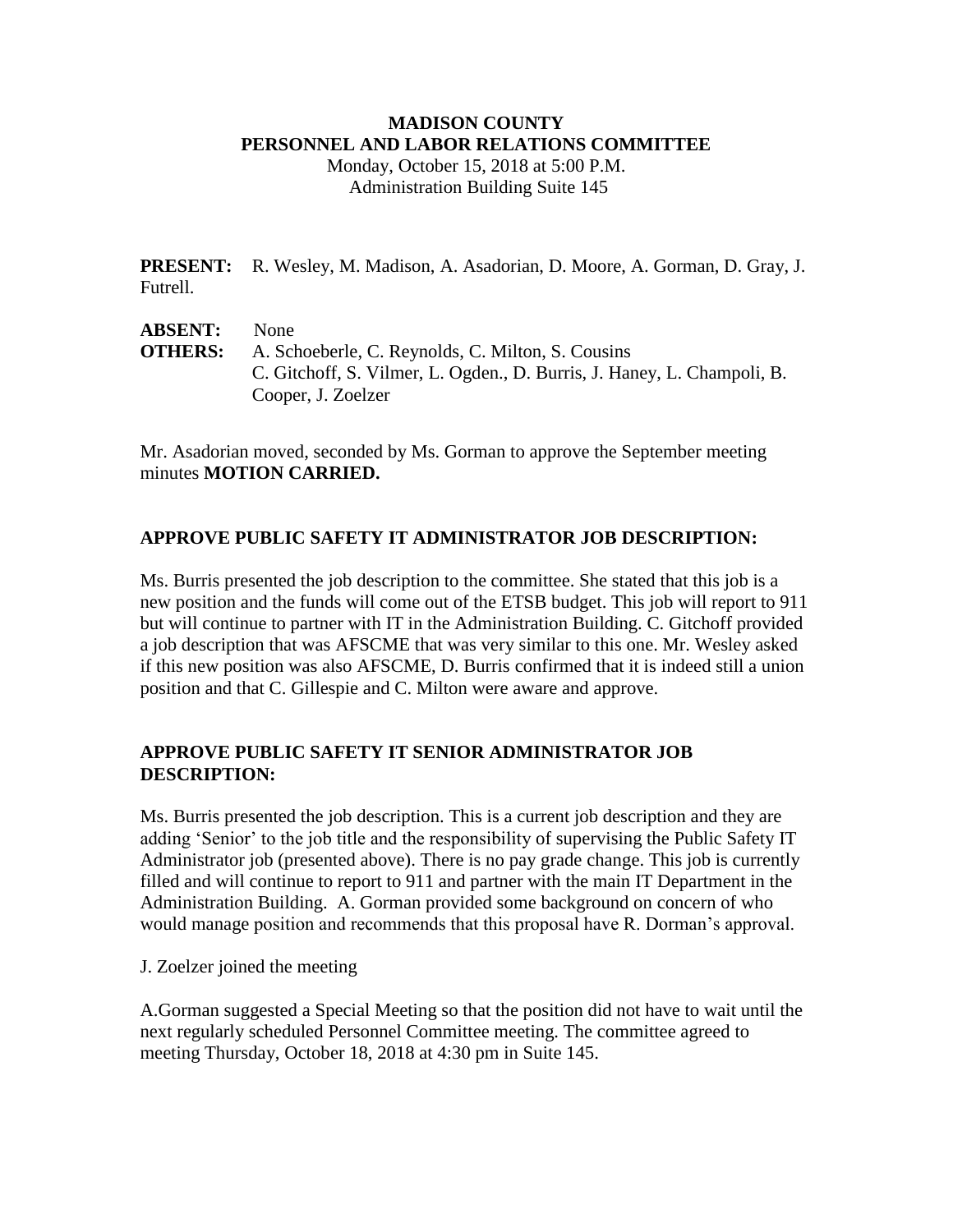Mr. Wesley moved, seconded by Mr. Gray to approve postponing this discussion. **MOTION CARRIED**.

The ayes and nays being called on the motion to approve resulted in a vote as follows: AYES: Gorman, Asadorian, Moore and Gray. NAYS: Madison and Futrell

## **NEW BUSINESS:**

B. Cooper provided a copy of the Logistics Coordinator position. T. Fulton from Emergency Management, who was not present, did a job audit and would like a pay grade change only for the position. Mr. Wesley would like to move this to the next meeting since the job audit was not available. Mr. Wesely will get job audit out to the committee for review in the next few days.

A.Schoeberle provided a copy a two proposed job descriptions, HR Generalist I, that is more benefits related and HR Generalist II, which is more labor relations related. In addition she is proposing that she would like a job audit for Health Benefits Specialist position.

A.Schoeberle continued the proposal, discussing FMLA, Implementation of the HRIS system and Applicant Tracking System. In addition she submitted a memorandum of accomplishments over the last several months.

J. Futrell exited the meeting

A.Schoeberle discussed the importance of having a centralized location for FMLA. Mr. Gray asked additional questions about what FMLA was. A.Schoeberle explained. Mr. Asadorian asked if this was a union position. B. Cooper mentioned that C. Gillespie is aware and discussions are ongoing. Mr. Wesley reminded everyone that these documents were in the works, not completed.

L.Champoli wanted to bring attention to department heads and some regular employees that have an excess amount of comp time. She is questioning what the current policy is for approval for earning comp time and who earns comp time. A.Schoeberle clarified what comp time is, who receives it and who should be approving it. L.Champoli wants to ensure that comp time policy is followed as she feels that it is being abused.

L. Champoli asked some additional questions about the new positions A.Schoeberle proposed and whose budget it might be paid out of. A.Schoeberle answered stating that it would not be her budget.